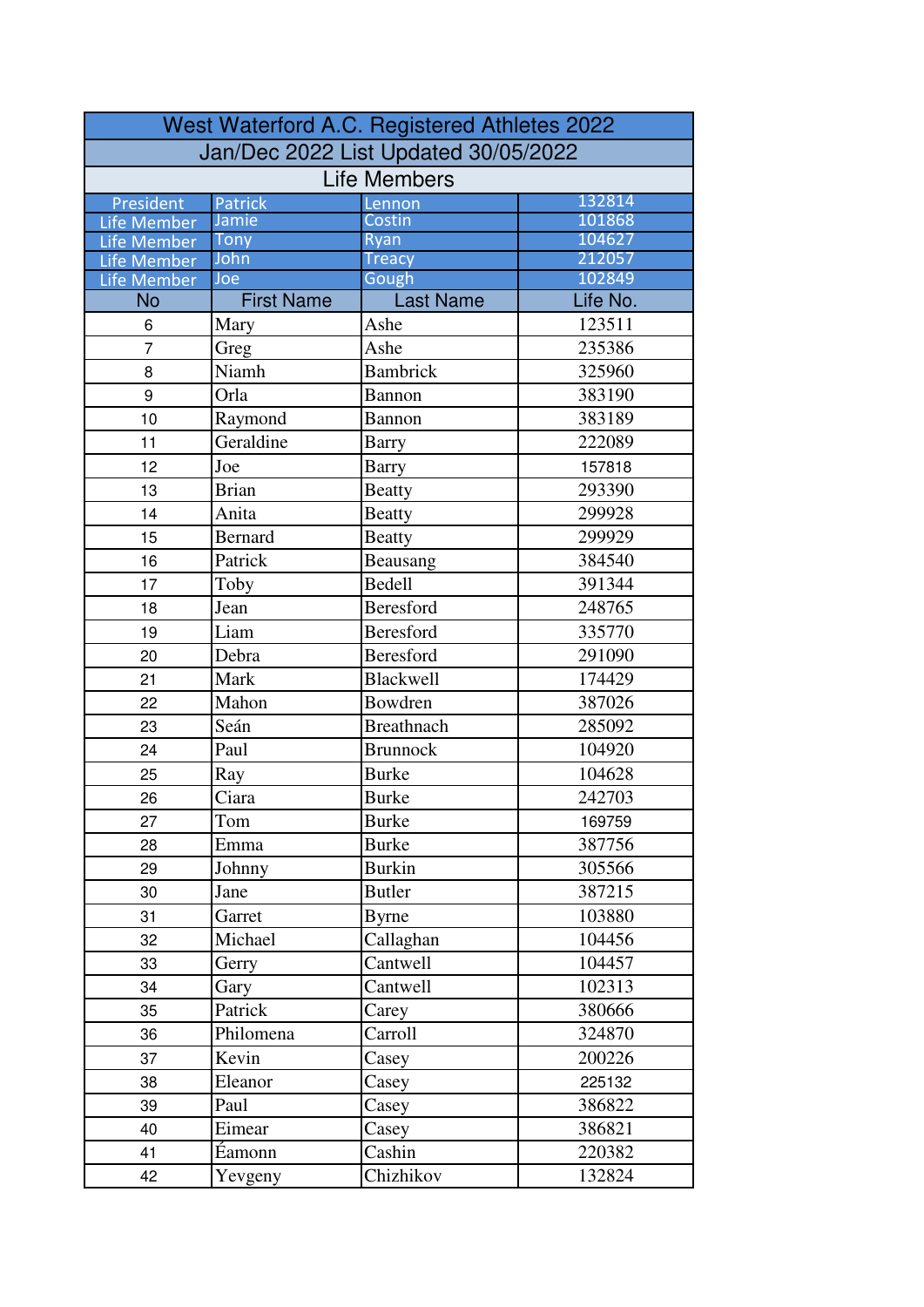| 43 | Deirdre        | Clancy         | 257825 |
|----|----------------|----------------|--------|
| 44 | Irene          | Clark          | 165243 |
| 45 | Mark           | Cliffe         | 141595 |
| 46 | Liam           | Clince         | 245308 |
| 47 | Michael        | Coakley        | 276359 |
| 48 | <b>Brigid</b>  | Coffey         | 110864 |
| 49 | Becky          | Coleman        | 387012 |
| 50 | <b>Niall</b>   | Collins        | 379413 |
| 51 | Mick           | Concannon      | 192541 |
| 52 | Catherine      | Condon         | 225988 |
| 53 | Fiona          | Connell        | 386819 |
| 54 | Fergal         | Connolly       | 132818 |
| 55 | Zuzana         | Costin         | 278569 |
| 56 | Rita           | Cronolly       | 151254 |
| 57 | Catriona       | Crowe          | 110478 |
| 58 | Alan           | Cullen         | 193403 |
| 59 | Stephanie      | Cummins        | 387019 |
| 60 | Peter          | Cunningham     | 201410 |
| 61 | Michelle       | Cunningham     | 200230 |
| 62 | Ray            | Curran         | 110479 |
| 63 | <b>Brenda</b>  | Curran Haughey | 388659 |
| 64 | Edel           | Curry          | 385153 |
| 65 | Aisling        | Cusack         | 325209 |
| 66 | Niall          | Cusack         | 349337 |
| 67 | Patricja       | Daly           | 317705 |
| 68 | Deirdre        | Daly           | 386786 |
| 69 | Kim            | Daly           | 387134 |
| 70 | Pat            | Devereux       | 359407 |
| 71 | David          | Donnelly       | 352164 |
| 72 | Eveleen        | Drohan         | 306009 |
| 73 | Noel           | Drohan         | 121520 |
| 74 | Walter         | Drohan         | 274591 |
| 75 | <b>Barbara</b> | Duff           | 349389 |
| 76 | Sarah          | Duffy          | 315104 |
| 77 | Pat            | Dunford        | 110866 |
| 78 | Ann            | Dunford        | 101871 |
| 79 | Michael        | Dunford        | 110899 |
| 80 | Francis        | Dwane          | 310322 |
| 81 | Micheal        | Dwyer          | 141612 |
| 82 | Michele        | Dwyer          | 273147 |
| 83 | Marie          | Dwyer          | 153378 |
| 84 | Anthony        | Dwyer          | 110672 |
| 85 | John           | Fennell        | 113504 |
| 86 | Niamh          | Fennell        | 391343 |
| 87 | Michelle       | Finnegan       | 209850 |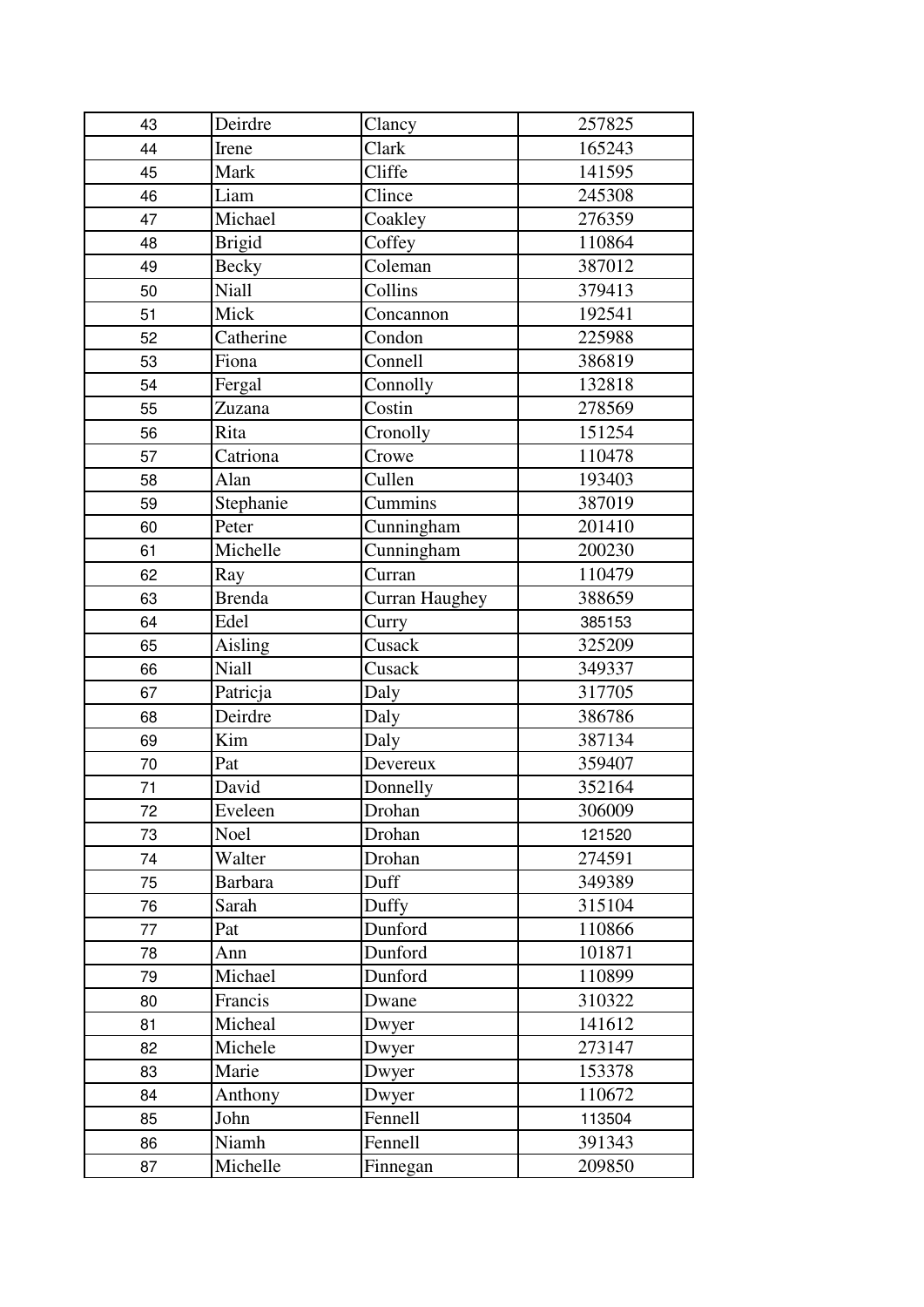| 88  | Pat          | Fitzgerald         | 167874 |
|-----|--------------|--------------------|--------|
| 89  | Liam         | Fitzgerald         | 293389 |
| 90  | Alice        | Fitzgerald         | 200231 |
| 91  | Gregory      | Fitzgerald         | 236209 |
| 92  | Kelly        | Fitzgerald         | 340641 |
| 93  | Shane        | Flavin             | 386806 |
| 94  | Laura        | Flavin             | 181041 |
| 95  | Marc         | Flavin             | 278887 |
| 96  | Jim          | Fleming            | 132823 |
| 97  | Lorraine     | Flood              | 374043 |
| 98  | Anthony      | Flynn              | 324861 |
| 99  | Shirley      | Flynn              | 264202 |
| 100 | Linda        | Foley              | 316000 |
| 101 | John         | Foley              | 110460 |
| 102 | Ciara        | Foley Cunningham   | 385154 |
| 103 | Linda        | <b>Foley Power</b> | 342719 |
| 104 | Andrea       | Gaffney            | 110482 |
| 105 | Linda        | Garcia             | 181027 |
| 106 | Suzanne      | Genc               | 181031 |
| 107 | Cathal E     | Gleeson            | 200232 |
| 108 | Terri        | Gough              | 101874 |
| 109 | Dermot       | Gough              | 379766 |
| 110 | Linda        | Guilly             | 304714 |
| 111 | Anna         | Hackett            | 381321 |
| 112 | Ray          | Hahesy             | 169763 |
| 113 | Jody         | Hallinan           | 279084 |
| 114 | <b>Bryan</b> | Hallissey          | 285061 |
| 115 | Philip       | Harty              | 128212 |
| 116 | Helene       | Hayes              | 104914 |
| 117 | Padraig      | Healy              | 121497 |
| 118 | Shane        | Healy              | 386815 |
| 119 | Eileen       | Heffernan          | 279085 |
| 120 | Catherine    | Henley             | 372507 |
| 121 | Pat          | Hennessy           | 258643 |
| 122 | Sharon       | Higgins            | 185243 |
| 123 | Tom          | Hogan              | 257357 |
| 124 | Nuala        | Hogan              | 200233 |
| 125 | Stephan      | Hogan              | 218397 |
| 126 | Lucy         | Holmes             | 159483 |
| 127 | Lola         | Holmes             | 245309 |
| 128 | Michelle     | Horgan             | 263736 |
| 129 | Tomas        | Horgan             | 313429 |
| 130 | Pascal       | Hosford            | 386889 |
| 131 | Lisa         | Houlihan           | 225127 |
| 132 | Pat          | Houlihan           | 390596 |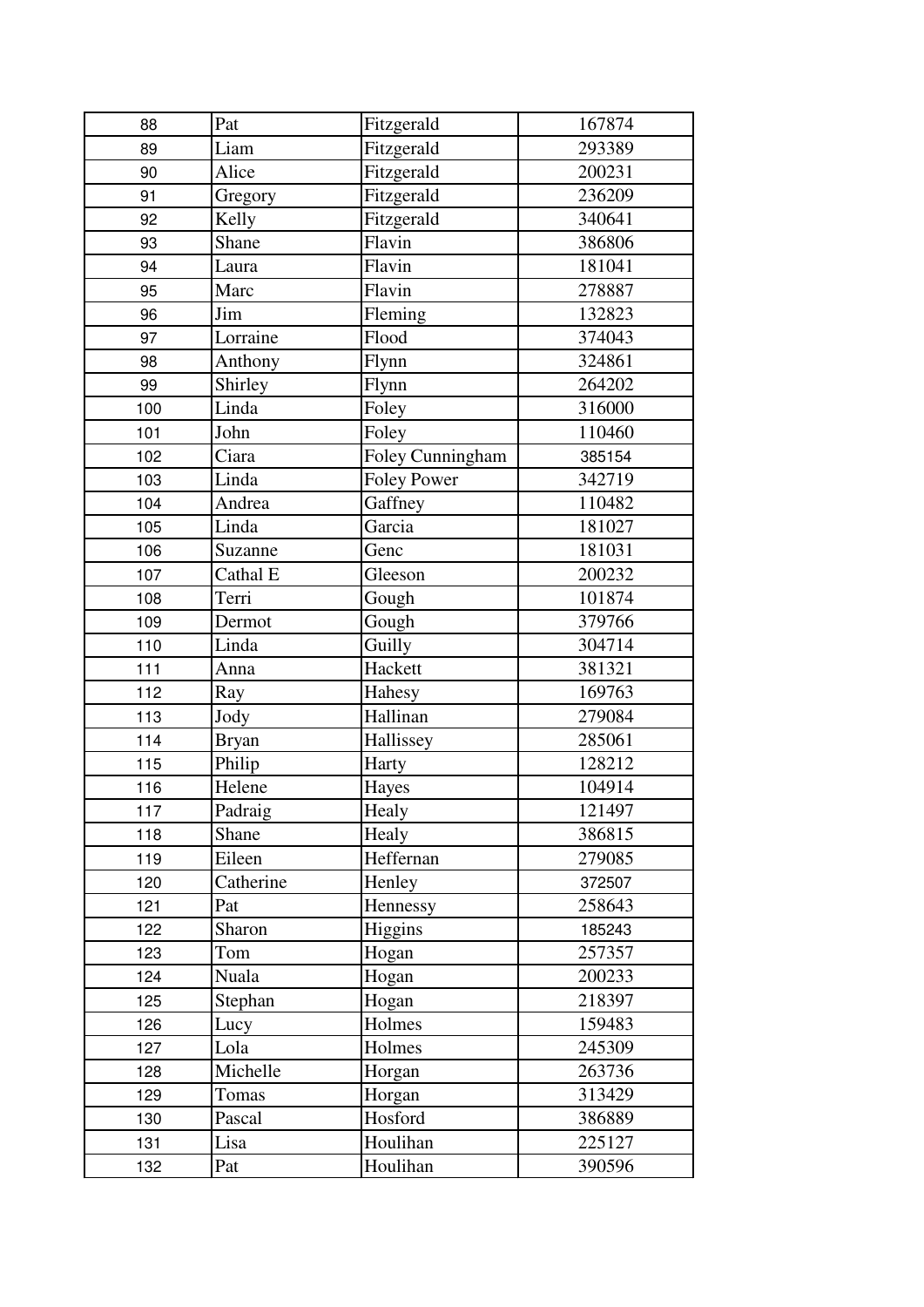| 133 | Jody                      | Hynes         | 364162 |
|-----|---------------------------|---------------|--------|
| 134 | Stephanie                 | <b>Ilsley</b> | 360406 |
| 135 | Ron                       | <b>Ilsley</b> | 360405 |
| 136 | Liam                      | Kavanagh      | 110449 |
| 137 | Christopher               | Kelly         | 318819 |
| 138 | Claire                    | Kennedy       | 222088 |
| 139 | Padraig                   | Kennedy       | 318805 |
| 140 | Paul                      | Kennedy       | 383663 |
| 141 | Mossie                    | Keogh         | 207182 |
| 142 | Rohan                     | Kiely         | 386807 |
| 143 | Rose                      | Kinsella      | 278874 |
| 144 | Dzintars                  | Klava         | 101852 |
| 145 | Milan                     | Kostic        | 386758 |
| 146 | Geraldine                 | Lacey         | 287649 |
| 147 | Tasha                     | Lanigan       | 335771 |
| 148 | Martin                    | Lavan         | 392340 |
| 149 | Helen                     | Leahy         | 364136 |
| 150 | Tom                       | Leahy         | 137438 |
| 151 | Andrew                    | Leary         | 220640 |
| 152 | Mark                      | Lenihan       | 278513 |
| 153 | Michael                   | Lenihan       | 363902 |
| 154 | John                      | Leonard       | 325212 |
| 155 | Tomas                     | Mahony        | 379886 |
| 156 | Sinead                    | Mansfield     | 383214 |
| 157 | Trevor                    | Mason         | 101889 |
| 158 | Anne                      | Massey        | 141611 |
| 159 | David                     | Mc Carthy     | 101893 |
| 160 | Shane                     | Mc Govern     | 349339 |
| 161 | John                      | Mc Grath      | 131074 |
| 162 | $\overline{\text{Jimmy}}$ | Mc Grath      | 264203 |
| 163 | Catherine                 | Mc Intyre     | 364031 |
| 164 | David                     | Mc Nally      | 201412 |
| 165 | Aimee                     | Moloney       | 378567 |
| 166 | Sandra                    | Moore         | 252901 |
| 167 | Marie                     | Moore         | 153373 |
| 168 | Anne                      | Moore         | 379744 |
| 169 | Damien                    | Murphy        | 162754 |
| 170 | Eamonn                    | Murphy        | 379519 |
| 171 | Conor                     | Murray        | 132850 |
| 172 | Michael                   | Murray        | 269092 |
| 173 | Marita                    | Murray        | 311189 |
| 174 | John                      | Nee           | 252971 |
| 175 | Caoilfhionn               | Ni Choileaín  | 379737 |
| 176 | Sinead                    | Ni Fhaolain   | 311190 |
| 177 | Silvia                    | Ni Shanlaoich | 230128 |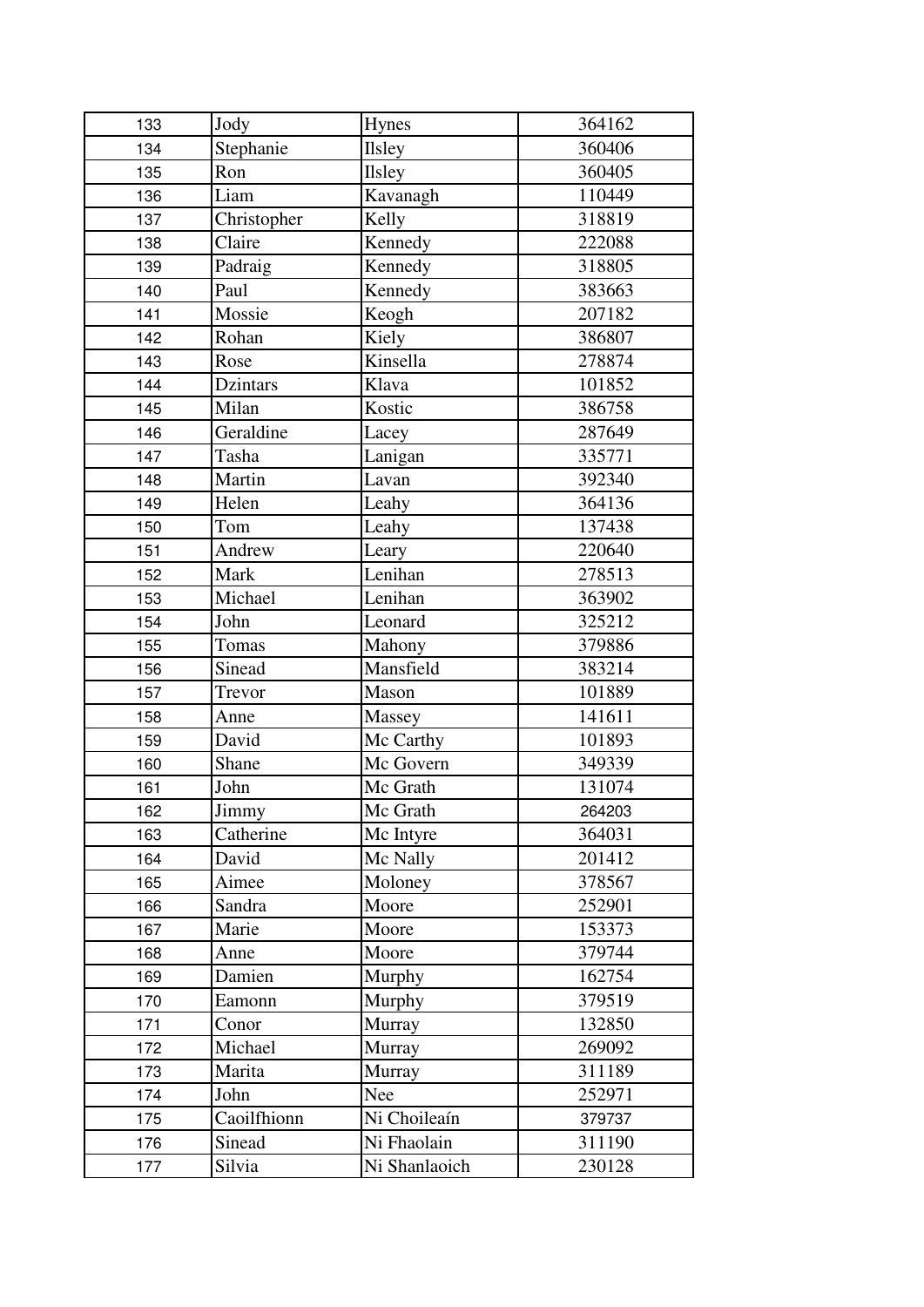| 178 | Tara         | Nireachtagain    | 354890 |
|-----|--------------|------------------|--------|
| 179 | Liz          | Nyhan            | 165241 |
| 180 | Tom          | Nyhan            | 306011 |
| 181 | Sylvia       | O Brien          | 273148 |
| 182 | Antoinette   | O Brien          | 123512 |
| 183 | Declan       | O Callaghan      | 318244 |
| 184 | Liam         | O Donnell        | 225991 |
| 185 | Kenneth      | O Donnell        | 121510 |
| 186 | Ann          | O Donovan        | 363935 |
| 187 | Darren       | O Droma          | 377904 |
| 188 | Ted          | O Leary          | 151263 |
| 189 | Sheila       | O Neill          | 352165 |
| 190 | Stephen      | O Reilly         | 279433 |
| 191 | <b>Breda</b> | O Reilly         | 325213 |
| 192 | Rosemarie    | O Riordan        | 132815 |
| 193 | Fiona        | O Riordan        | 200241 |
| 194 | Joe          | O Rourke         | 275488 |
| 195 | Joe          | O Rourke         | 275488 |
| 196 | Johnny       | O'Connor         | 101900 |
| 197 | Dermot       | <b>O'Donovan</b> | 270979 |
| 198 | <b>Brian</b> | Ormonde          | 215110 |
| 199 | Fiona        | Ormonde          | 215112 |
| 200 | John         | <b>O'Rourke</b>  | 345533 |
| 201 | Carol        | Pope             | 263742 |
| 202 | Gareth       | Pope             | 223451 |
| 203 | Owen         | Power            | 261309 |
| 204 | Rose         | Power            | 242696 |
| 205 | Jerry        | Power            | 360282 |
| 206 | Paul         | Power            | 373000 |
| 207 | Shane        | Power            | 381831 |
| 208 | Simone       | Power            | 305680 |
| 209 | Onra         | Power            | 110454 |
| 210 | Paschal      | Proctor          | 103890 |
| 211 | David        | Regan            | 110443 |
| 212 | Gerard       | Reilly           | 305681 |
| 213 | Olivia       | Reilly           | 264476 |
| 214 | Mark         | Rowe             | 113639 |
| 215 | Caroline     | Russell          | 102853 |
| 216 | Colm         | Ryan             | 270124 |
| 217 | Billy        | Ryan             | 277495 |
| 218 | Denis        | Ryan             | 325215 |
| 219 | Dermot       | Ryan             | 103557 |
| 220 | Karen        | Ryan             | 103555 |
| 221 | Patrick      | Ryan             | 324865 |
| 222 | Tony         | Shalloe          | 114146 |